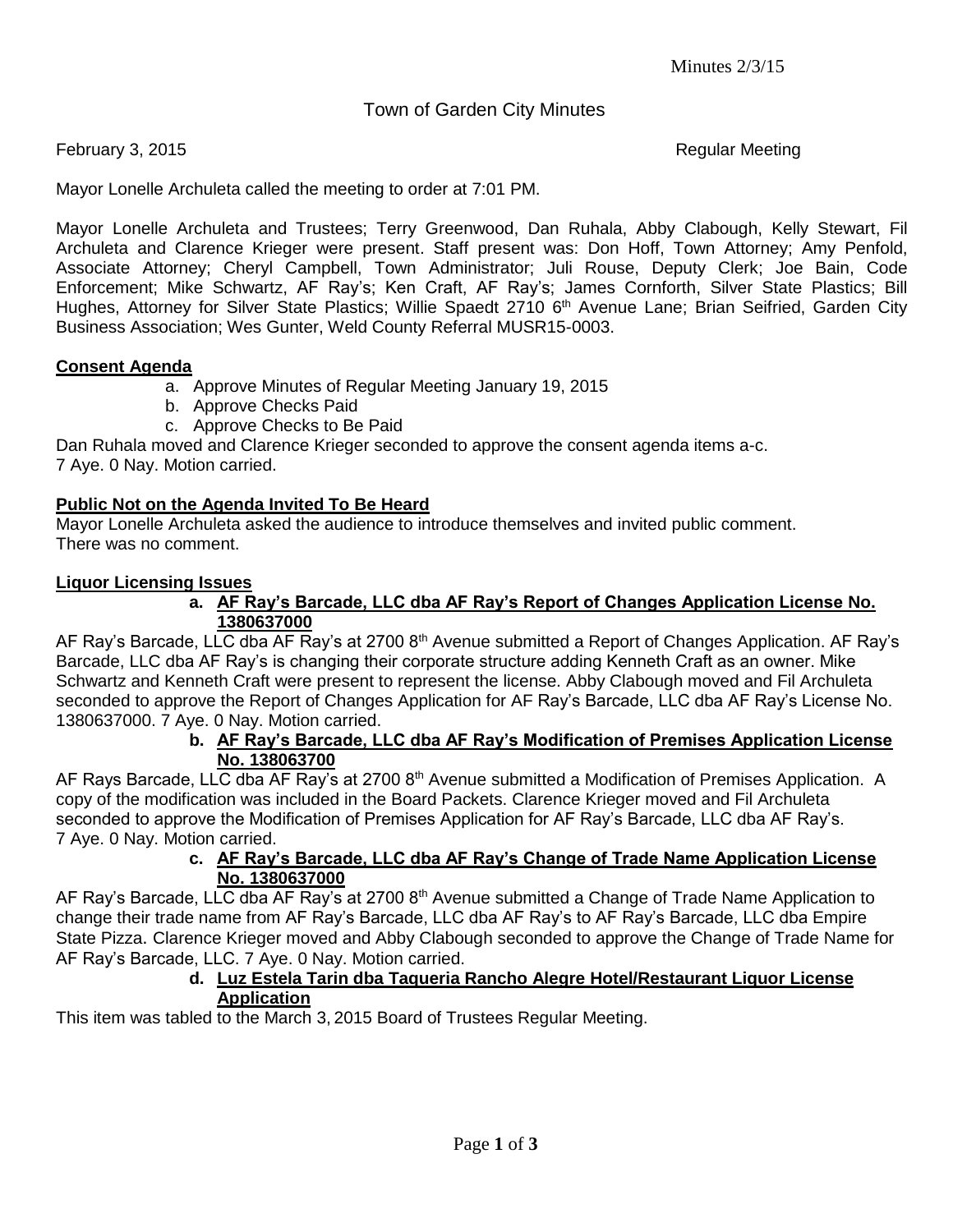# **Consider William Spaedt 2710 6th Avenue Lane Residential Revitalization Grant Final Review and Payment**

William Spaedt submitted his Residential Revitalization Grant for final review and payment. Trustee Abby Clabough recused herself as she resides at this residence. Clarence Krieger moved and Fil Archuleta seconded to approve the final grant payment in the amount of \$617.26 for William Spaedt. 6 Aye. 0 Nay. Motion carried.

### **Consider Silver State Plastics Business Proposal**

James Cornforth, Silver States Plastics requested consideration of a Business Proposal to add storage units in a portion of his building. Abby Clabough moved and Fil Archuleta seconded to table this item to the March 17, 2015 Board of Trustees Regular Meeting. 7 Aye. 0 Nay. Motion carried.

### **Consider Sign Code Consultant Proposals**

Attorney Don Hoff discussed the Sign Code Consultant proposals with the Board.

- a. Plan Tools, LLC Sign Code Consultant Quote in the Amount of \$19,740.00
- b. Fairfield and Woods PC Sign Code Consultant Quote in the Amount of \$8000.00 \$9000.00
- c. Spencer Fane Britt & Browne, LLP Sign Code Consultant Quote in the Amount of \$37,700.00

Fil Archuleta moved and Abby Clabough seconded to request a referral from Downtown Colorado, Inc. for Sign Code Consultants that DCI has worked with. 7 Aye. 0 Nay. Motion carried.

## **Consider Weld County Referrals MUSR15-0003 and SURX15-0002**

Wes Gunter was present to represent Weld County Referral MUSR15-0003. Fil Archuleta moved and Dan Ruhala seconded to answer "no conflicts with our interests" to Weld County Referral MUSR15-0003. 7 Aye. 0 Nay. Motion carried.

Fil Archuleta moved and Abby Clabough seconded to answer "no conflicts with our interests" to Weld County Referral SURX15-0002. 7 Aye. 0 Nay. Motion carried.

### **Adopt Resolution No. 07-2015 A Resolution Extending The Garden City Residential Landscape Improvement And Water Rebate Program For 2015**

Abby Clabough moved and Fil Archuleta seconded to adopt Resolution No. 07-2015. A Resolution Extending The Garden City Residential Landscape Improvement And Water Rebate Program For 2015. A roll call vote was taken. Trustee Abby Clabough YES Trustee Clarence Krieger YES Trustee Terry Greenwood YES Mayor Lonelle Archuleta YES Trustee Kelly Stewart YES Trustee Fil Archuleta YES Trustee Dan Ruhala YES. 7 Aye. 0 Nay. Motion carried. Resolution No. 07-2015 was adopted.

# **Consider Garden City Business Association 8 th Avenue Assessment Recommendations**

GCBA President Brian Seifried discussed 8<sup>th</sup> Avenue Assessment Action Plan recommendations from the Garden City Business Association.

- 1. Plaza on 8<sup>th</sup> Avenue for a community and business gathering place.
- 2. Schedule Business Mixers the first Thursday of each month, hosted by different businesses.
- 3. Advertise the dates and locations of the monthly mixers.
- 4. Complete business directory and map brochure.
- 5. Start a Facade Squad to assist businesses and residents with improvements.

# **Consider Scheduling a Workshop for 8th Avenue Assessment Action Planning**

Abby Clabough moved and Fil Archuleta seconded to schedule an  $8<sup>th</sup>$  Avenue Assessment Action Planning Workshop for February 10<sup>th</sup>, 2015 at 4:00 PM at the Town Hall. 7 Aye. 0 Nay. Motion carried.